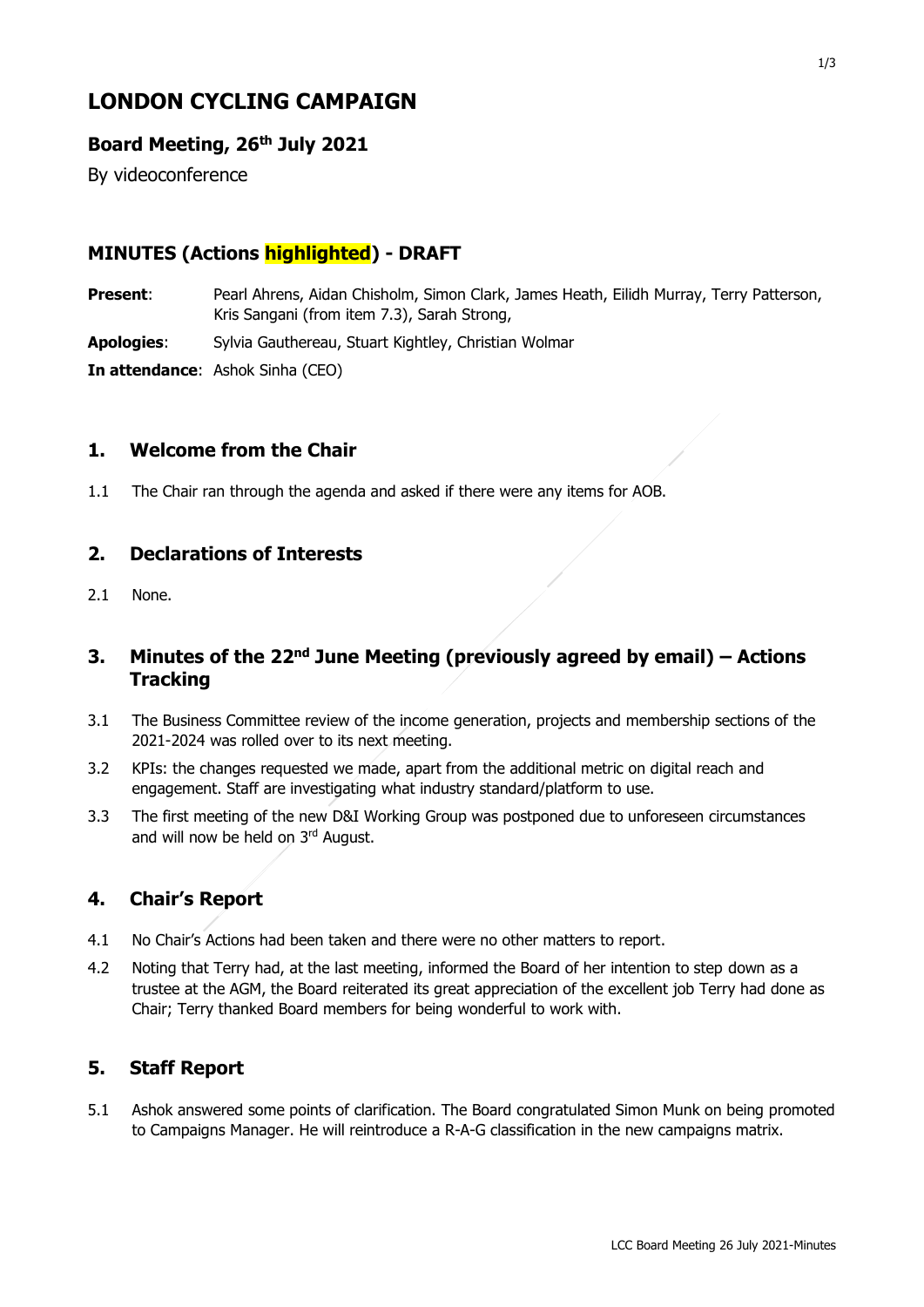# **6. Reports from Committee Chairs**

6.1 Reports from committee chairs were noted.

#### **7. Audit**

- 7.1 The Treasurer, Simon, ran through the audit, saying:
	- The financial year 2020-2021 was a year of great success, during which we had coped well with the impact of Covid-19, and expanded our income and campaigning capacity.
	- The financial results were very satisfactory.
	- The auditors gave LCC a clean bill of health, and the audit process itself went smoothly.
	- The Business Committee and auditors agree that LCC remains a going concern; that said, we still need to keep making a small annual surplus to reach our target reserves.
	- The cash position has been stressed tested and there is good process in place to spot future problems and trigger contingencies in a controlled fashion.
	- There were only a few minor matters in the audit report to resolve.
- 7.2 In response to a question about LCC's pensions provider, Ashok confirmed that this is AEGON, which offers both ethically-screened and non-screen products tailored to the voluntary sector; and that AEGON had some time ago agreed to no longer invest in fossil fuels, in response to letters sent by a range of NGOs including LCC.
- 7.3 The Chair of the Business Committee, James, stated that we have enough controls to prevent management over-ride, e.g. good monthly management accounts, frequent direct liaison between Treasurer and the Senior Finance Officer, and a regular review of the risk register by the Business Committee. The committee is confident that good controls are in place.
- 7.4 After noting Simon's paper the Board agreed that the charity remains a going concern.
- 7.5 Ashok confirmed that all the statements in the Letter of Representation remain correct to the best of his knowledge.
- 7.6 The Board agreed that the Chair, Terry, should sign the Letter of Representation.
- 7.7 The Board agreed that the Accounts 202-2021 and Trustees' Report are a true and fair view, and also agreed that any two trustees (Terry and Simon in the first instance) may sign them, and that any trustee (Terry in the first instance) may sign the Report.
- 7.8 Simon ran through the "housekeeping" matters raised in the audit report.
- 7.9 James reminded the Board that the Business Committee has been charged with maintaining the charity's risk register, and will bring items of particular concern to the attention of the full Board.
- 7.10 The Board expressed its thanks to Simon for his oversight of the audit, to Dave Sellers (Senior Finance Officer) and Jim Bush (Book-keeper), about whom the auditors were very complimentary, and to Ashok for drafting an excellent Trustees' Report.
- 7.11 Terry took this opportunity to repeat the thanks she had given to Ashok in her Chair's Report for his service and achievements, and to all those who serve on subcommittees for the important and effective work that they do.

#### **8. Diversity & Inclusion (D&I)**

8.1 Terry noted that when the question of D&I came up a few years ago, Ashok advised that progress on gender could be made faster and to greater effect than on BAME matters, and that the former should be the first matter to be addressed (which it was, through the work of first the Board and then the Women & Cycling Working Group). However, until prompted into action by Black Lives Matter we had